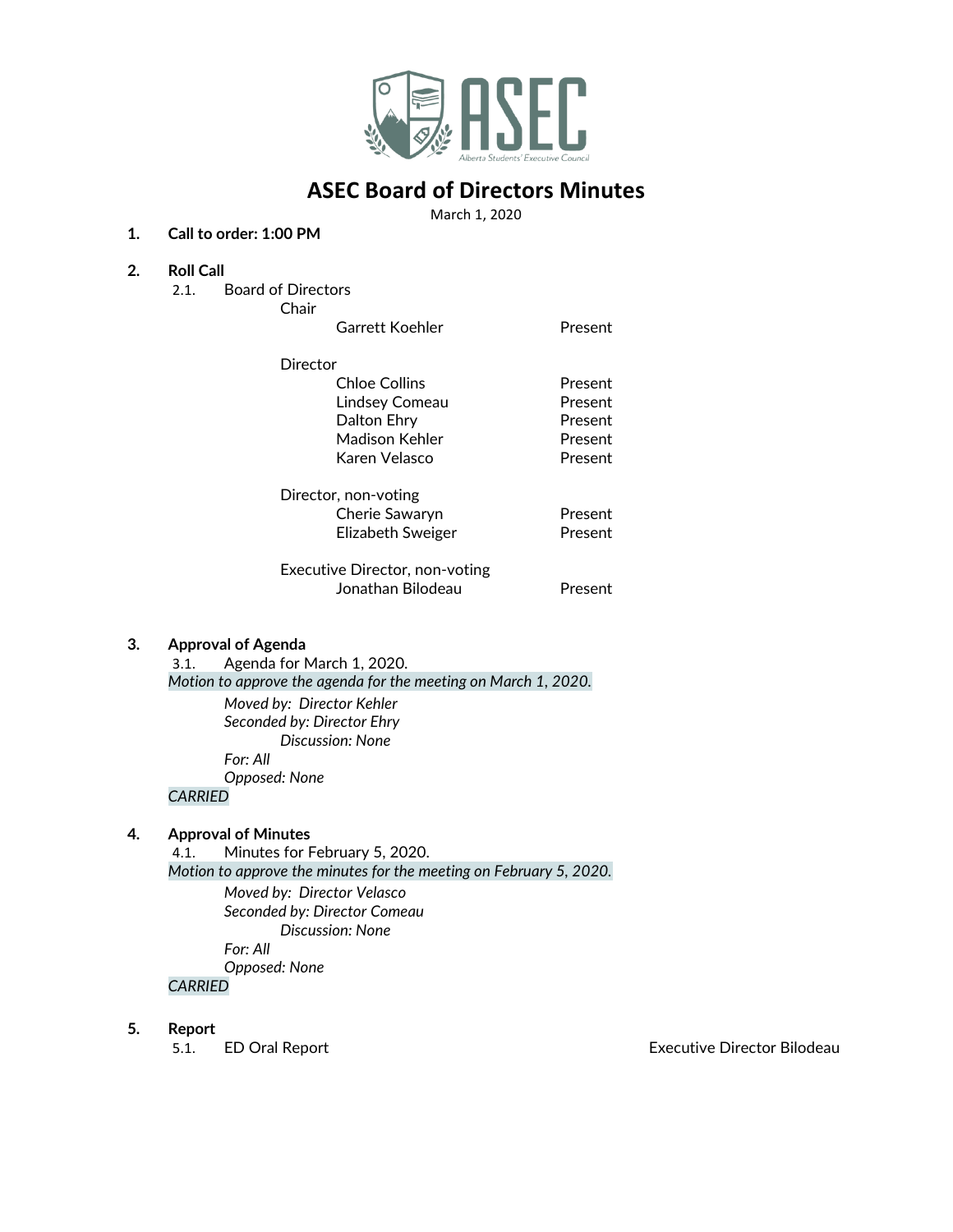

# **ASEC Board of Directors Minutes**

March 1, 2020

- **6. Action Items**
- **7. Old Business**

#### **8. Decision items**

8.1. ASEC Operating Budget **Executive Director Bilodeau** *Motion to approve the ASEC Operating budget as presented.*

*Moved by: Director Comeau Seconded by: Director Velasco Discussion:* 

- *Reserve fund account tied to membership revenue*
- *Impacts to budget with increased and decreased revenue*
- *Future funds should be set aside specifically for board travel requirements*

#### *For: All*

*Opposed: None*

#### *CARRIED*

#### **9. New Business**

#### **10. Discussion Items**

10.1. Board Continuity Goals **Chair Koehler** Chair Koehler

*Discussion:* 

• All board members to come back with one goal for their successor by next meeting.

#### **11. In Camera**

11.1. In-Camera Business Chair Koehler

*Motion to conduct business in-camera without Executive Director Bilodeau and ASEC staff at 1:19.*

*Moved by: Director Velasco Seconded by: Director Kehler Discussion: None For: All*

*Opposed: None*

# *CARRIED*

*Motion to conduct business out-of-camera at 1:39.*

*Moved by: Director Kehler Seconded by: Director Ehry Discussion: None For: All Opposed: None CARRIED*